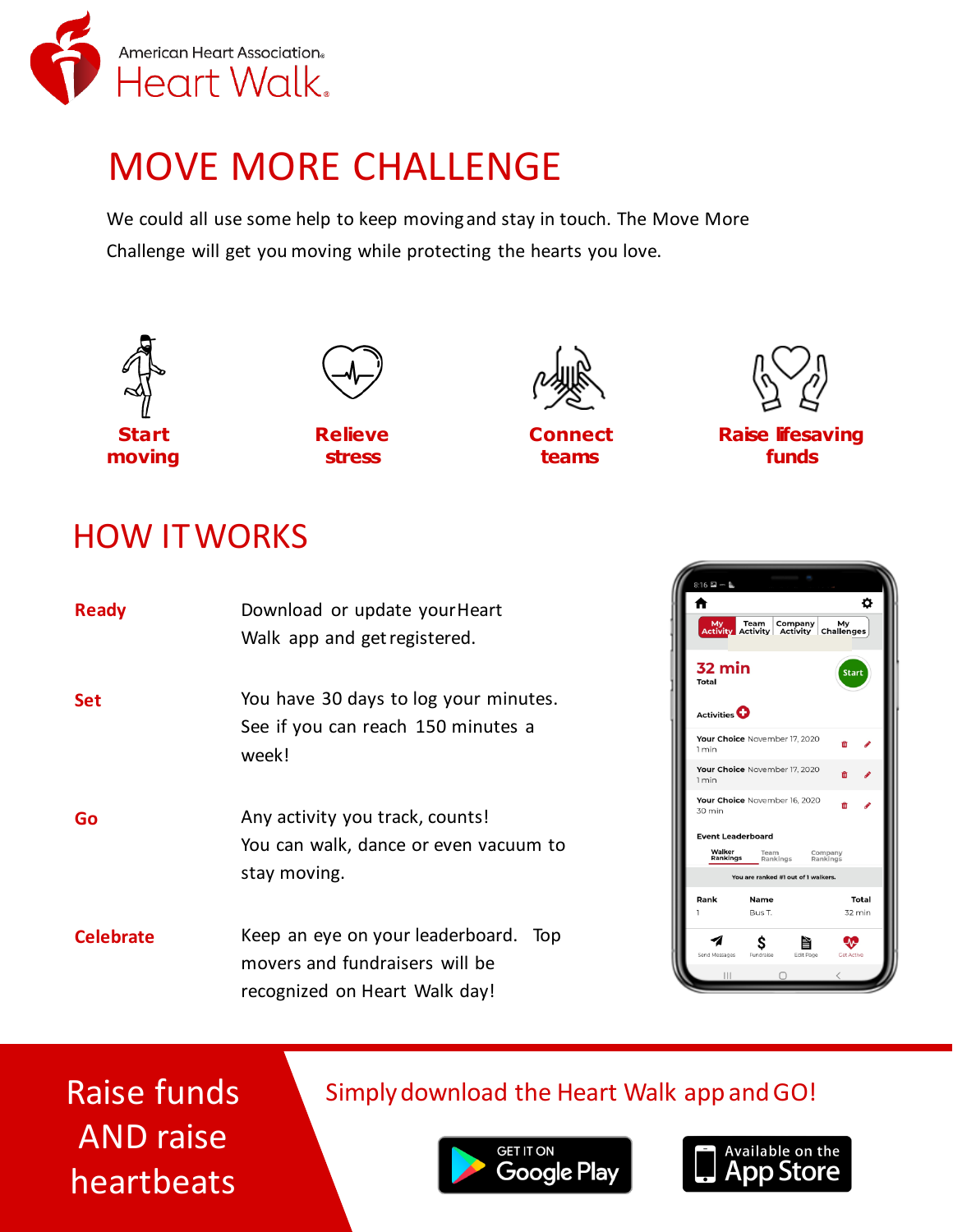

# TOP TIPS FOR A WINNINGCHALLENGE

Make your company's Move MoreChallenge a BIGsuccess.



### Recruit Walkers

Make sure all your coaches and walkers are recruited before the Move More Challenge begins and they have downloaded the Heart Walk app so their minutes count!



### Set theGoal

Rack up the minutes with a company goal. The AHA recommends 150 minutes per week. Imagine how many hours of heart-healthy activity you can accomplish together!



### Make aMatch

Inspireyour teams to move morewith a companyMovement Match, like \$1 for every hour of movement.



### Spread theWord

Get everyone in the game! Teams can get healthier together AND stay connected.



### Start at theTop

Sign up yourCEOand other executives. If your company leaders are in, your employees are more likely to be in too.



### Cheer ThemOn

Send a weekly email to congratulate all yourwalkers and update them as your company climbs the leaderboad. (And watch everyone's competitive spirit come out!)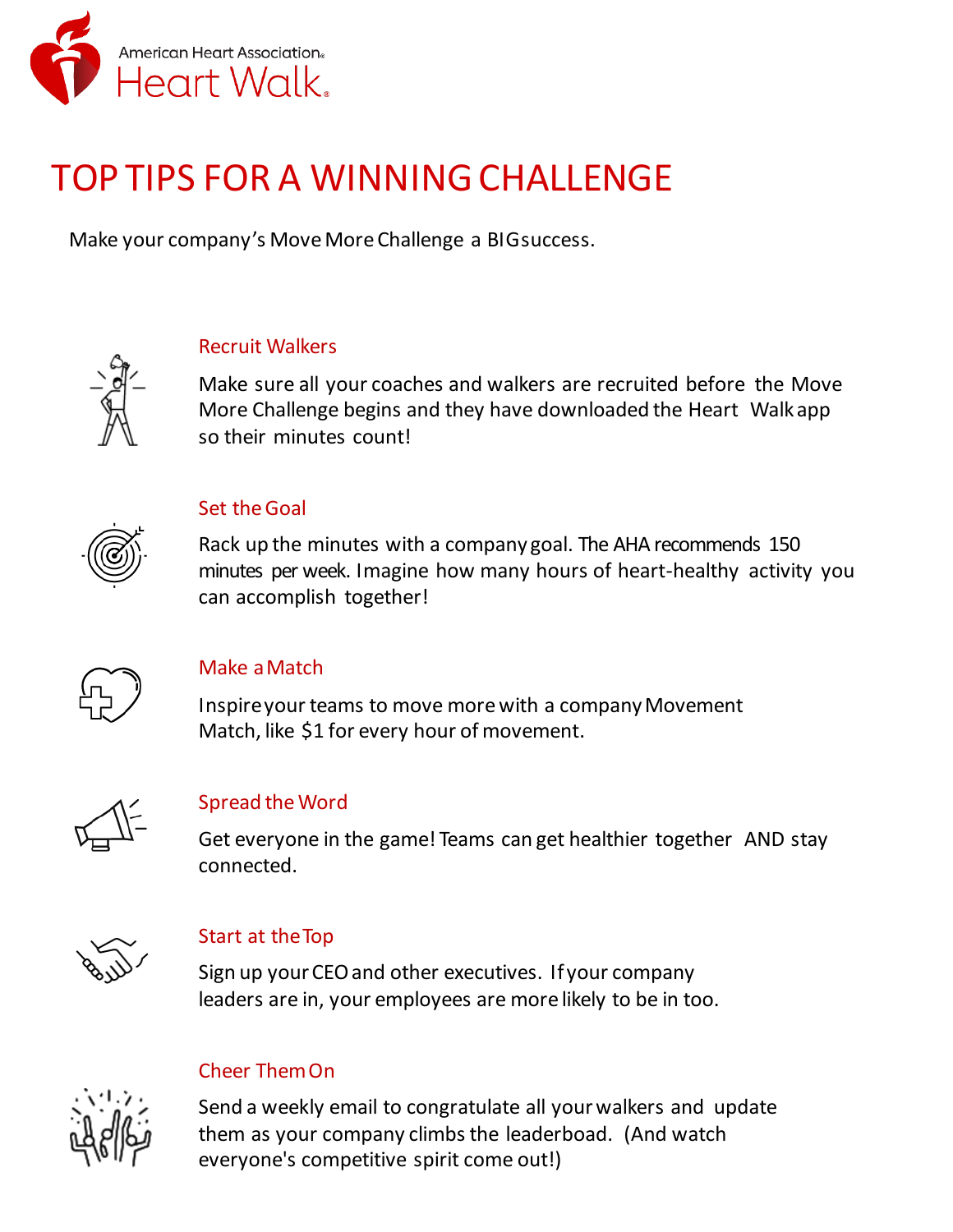

# Heart Walk Activity Tracker

NEW! The Heart Walk app now has the ability to track your minutes right from your phone during the Heart Walk Move More Challenge! The trackericon will show up 30 days before your event, once you follow the instructions below it will be available through the day of your Walk!



Connecting Apple or Android Device with Apple Health, Google Fit or Strava

## Apple



### Google

Clickon Google Health



### Strava

Click on Connect with Strava



*Android users may be required to download Google Fit.*